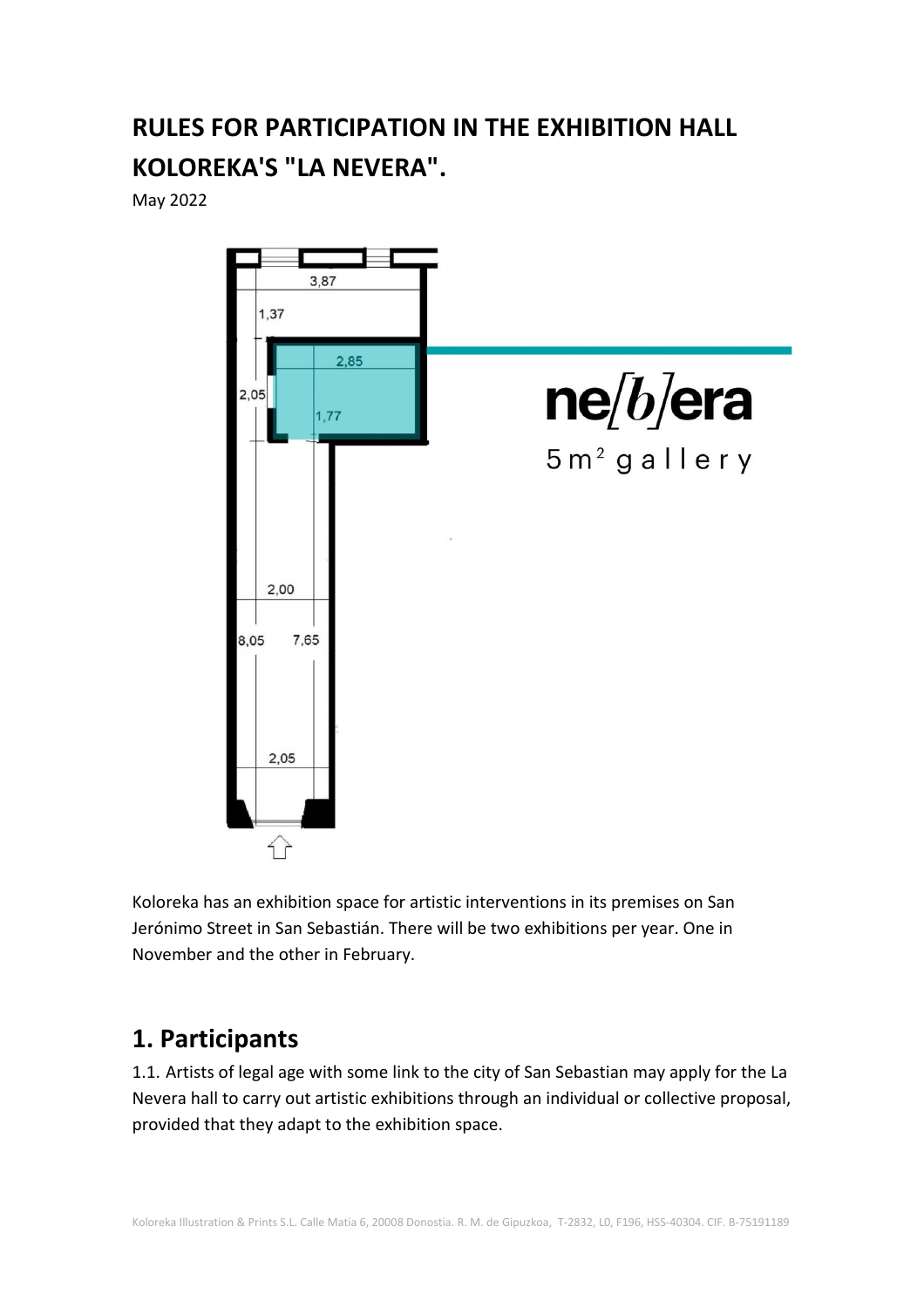## **2. Applications**

2.1. The application shall be made by sending an e-mail to lanevera@koloreka.com. In the mail, the following personal information must be included:

- NAME AND SURNAME
- TELEPHONE AND E-MAIL
- BRIEF BIOGRAPHY
- 1 PHOTOGRAPH

The following information corresponding to the work should also be included:

- TITLE OF THE EXHIBITION
- BRIEF DESCRIPTION OF THE WORK.
- IMAGES WITH THE LINE OF THE WORK TO BE SHOWN
- WEB LINK, INSTAGRAM, VIMEO....

2.2. The submission must be made before July 15, 2022 for the exhibitions of November 2022 and February 2023.

## **3. Resolution of the call for proposals**

3.1. The creative team of Koloreka will examine the proposals with criteria of artistic interest adapted to the space offered.

3.2. The Koloreka team will exclude all projects whose contents promote any kind of discrimination against people's rights.

3.3. The resolution of the call will be notified to all artists during the first half of August.

3.4. And the selected artist will be made public after approval.

3.5. Participation is free and voluntary and implies acceptance of these rules and Koloreka's decision is final.

## **4. Exposure requirements/characteristics**

4.1. The exhibitions will be held in the months of February and November and will have a duration of 4 full weeks. Koloreka reserves the right to change the date of the exhibition if necessary, informing the interested parties at least 15 days in advance.

4.2.. Koloreka will not be responsible for the possible deterioration or loss of the exhibited works. The transport and placement of works to be exhibited will be the